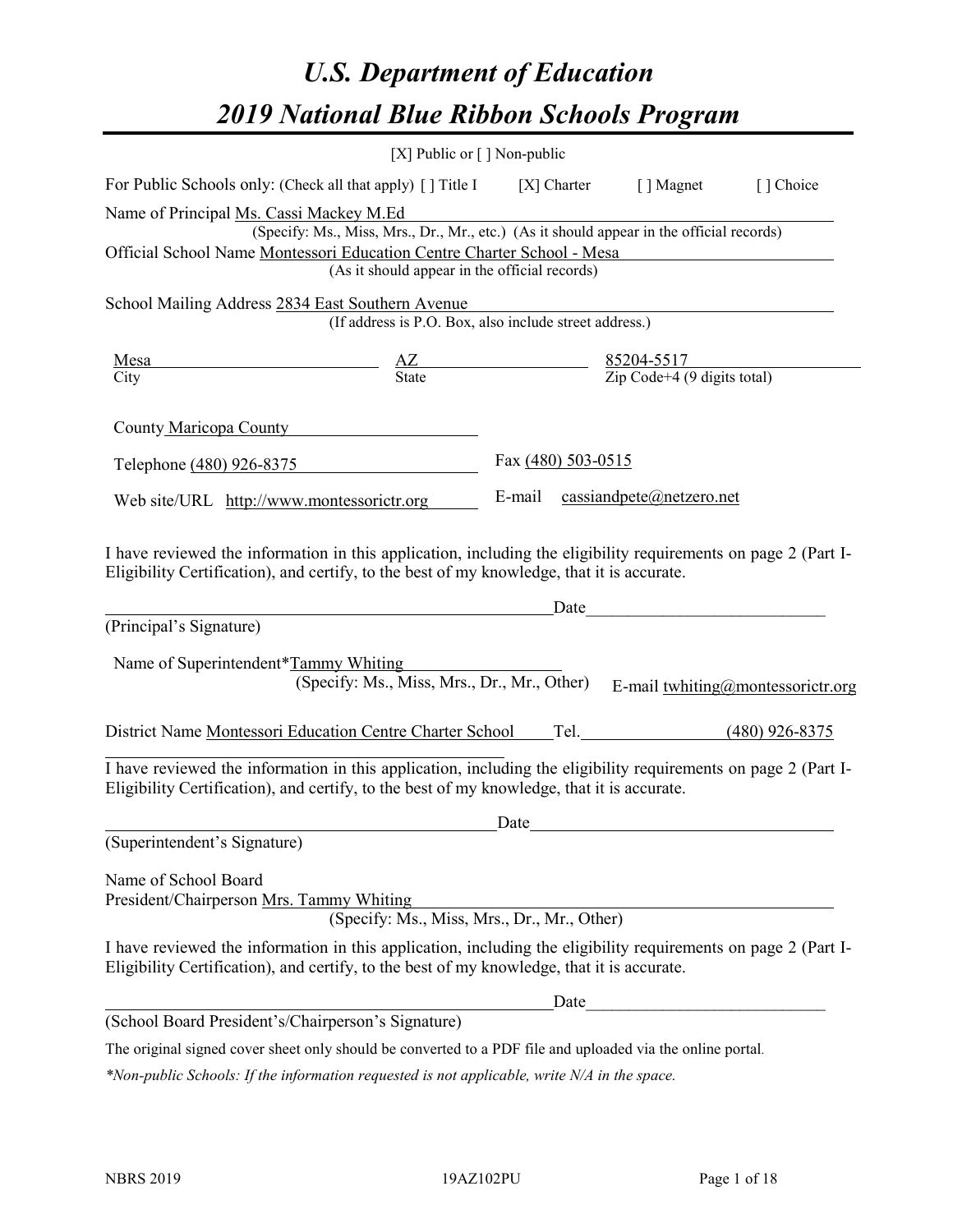The signatures on the first page of this application (cover page) certify that each of the statements below, concerning the school's eligibility and compliance with U.S. Department of Education and National Blue Ribbon Schools requirements, are true and correct.

1. All nominated public schools must meet the state's performance targets in reading (or English language arts) and mathematics and other academic indicators (i.e., attendance rate and graduation rate), for the all students group, including having participation rates of at least 95 percent using the most recent accountability results available for nomination.

2. To meet final eligibility, all nominated public schools must be certified by states prior to September 2019 in order to meet all eligibility requirements. Any status appeals must be resolved at least two weeks before the awards ceremony for the school to receive the award.

3. The school configuration includes one or more of grades K-12. Schools on the same campus with one principal, even a K-12 school, must apply as an entire school.

4. The school has been in existence for five full years, that is, from at least September 2013 and each tested grade must have been part of the school for the past three years.

5. The nominated school has not received the National Blue Ribbon Schools award in the past five years: 2014, 2015, 2016, 2017, or 2018.

6. The nominated school has no history of testing irregularities, nor have charges of irregularities been brought against the school at the time of nomination. If irregularities are later discovered and proven by the state, the U.S. Department of Education reserves the right to disqualify a school's application and/or rescind a school's award.

7. The nominated school has not been identified by the state as "persistently dangerous" within the last two years.

8. The nominated school or district is not refusing Office of Civil Rights (OCR) access to information necessary to investigate a civil rights complaint or to conduct a district-wide compliance review.

9. The OCR has not issued a violation letter of findings to the school district concluding that the nominated school or the district as a whole has violated one or more of the civil rights statutes. A violation letter of findings will not be considered outstanding if OCR has accepted a corrective action plan from the district to remedy the violation.

10. The U.S. Department of Justice does not have a pending suit alleging that the nominated school or the school district, as a whole, has violated one or more of the civil rights statutes or the Constitution's equal protection clause.

11. There are no findings of violations of the Individuals with Disabilities Education Act in a U.S. Department of Education monitoring report that apply to the school or school district in question; or if there are such findings, the state or district has corrected, or agreed to correct, the findings.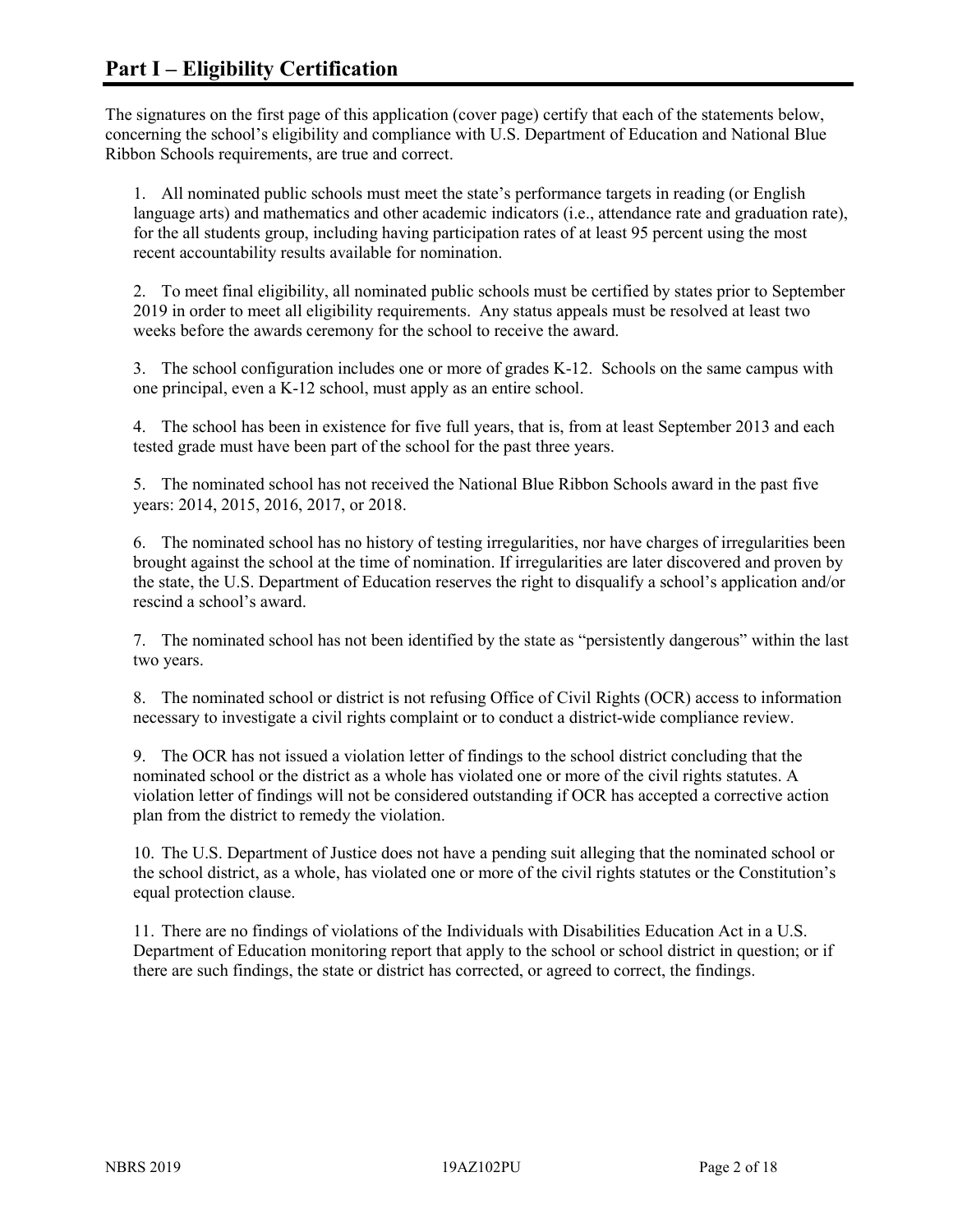#### **Data should be provided for the most recent school year (2018-2019) unless otherwise stated.**

## **DISTRICT**

1. Number of schools in the district  $\frac{2}{2}$  Elementary schools (includes K-8) (per district designation): 0 Middle/Junior high schools  $\underline{0}$  High schools 0 K-12 schools

2 TOTAL

**SCHOOL** (To be completed by all schools)

2. Category that best describes the area where the school is located:

[ ] Urban or large central city [X] Suburban [] Rural or small city/town

3. Number of students as of October 1, 2018 enrolled at each grade level or its equivalent in applying school:

| Grade                           | # of         | # of Females | <b>Grade Total</b> |
|---------------------------------|--------------|--------------|--------------------|
|                                 | <b>Males</b> |              |                    |
| PreK                            | 20           | 19           | 39                 |
| $\mathbf K$                     | 21           | 21           | 42                 |
| 1                               | 21           | 31           | 52                 |
| $\mathbf{2}$                    | 26           | 18           | 44                 |
| 3                               | 16           | 19           | 35                 |
| $\overline{\mathbf{4}}$         | 19           | 11           | 30                 |
| 5                               | 16           | 11           | 27                 |
| 6                               | 12           | 17           | 29                 |
| 7                               | $\theta$     | $\theta$     | 0                  |
| 8                               | 0            | 0            | 0                  |
| 9                               | 0            | $\theta$     | 0                  |
| 10                              | 0            | $\theta$     | 0                  |
| 11                              | 0            | $\theta$     | 0                  |
| 12 or higher                    | 0            | $\theta$     | 0                  |
| <b>Total</b><br><b>Students</b> | 151          | 147          | 298                |

\*Schools that house PreK programs should count preschool students **only** if the school administration is responsible for the program.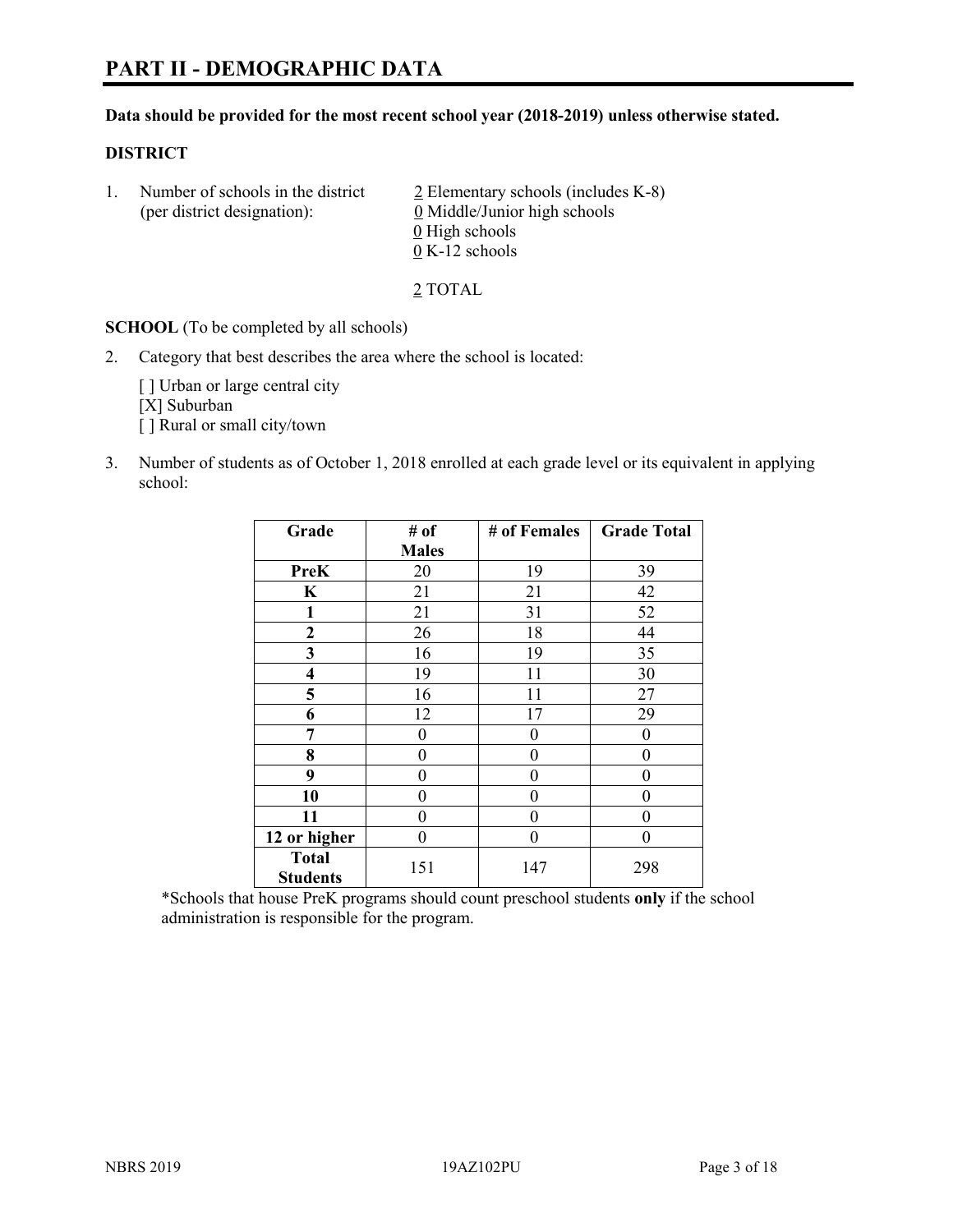4. Racial/ethnic composition of  $0\%$  American Indian or Alaska Native the school (if unknown, estimate): 0 % Asian

 % Black or African American % Hispanic or Latino % Native Hawaiian or Other Pacific Islander 88 % White % Two or more races **100 % Total**

(Only these seven standard categories should be used to report the racial/ethnic composition of your school. The Final Guidance on Maintaining, Collecting, and Reporting Racial and Ethnic Data to the U.S. Department of Education published in the October 19, 2007 *Federal Register* provides definitions for each of the seven categories.)

5. Student turnover, or mobility rate, during the 2017 – 2018 school year: 5%

If the mobility rate is above 15%, please explain.

This rate should be calculated using the grid below. The answer to (6) is the mobility rate.

| <b>Steps For Determining Mobility Rate</b>    | Answer |
|-----------------------------------------------|--------|
| (1) Number of students who transferred to     |        |
| the school after October 1, 2017 until the    |        |
| end of the 2017-2018 school year              |        |
| (2) Number of students who transferred        |        |
| from the school after October 1, 2017 until   | 9      |
| the end of the 2017-2018 school year          |        |
| (3) Total of all transferred students [sum of | 16     |
| rows $(1)$ and $(2)$ ]                        |        |
| (4) Total number of students in the school as |        |
| of October 1, 2017                            | 310    |
| $(5)$ Total transferred students in row $(3)$ |        |
| divided by total students in row (4)          | 0.05   |
| $(6)$ Amount in row $(5)$ multiplied by 100   |        |

6. English Language Learners (ELL) in the school:  $1\%$ 

3 Total number ELL

Specify each non-English language represented in the school (separate languages by commas): **Spanish** 

7. Students eligible for free/reduced-priced meals: 12 % Total number students who qualify: 35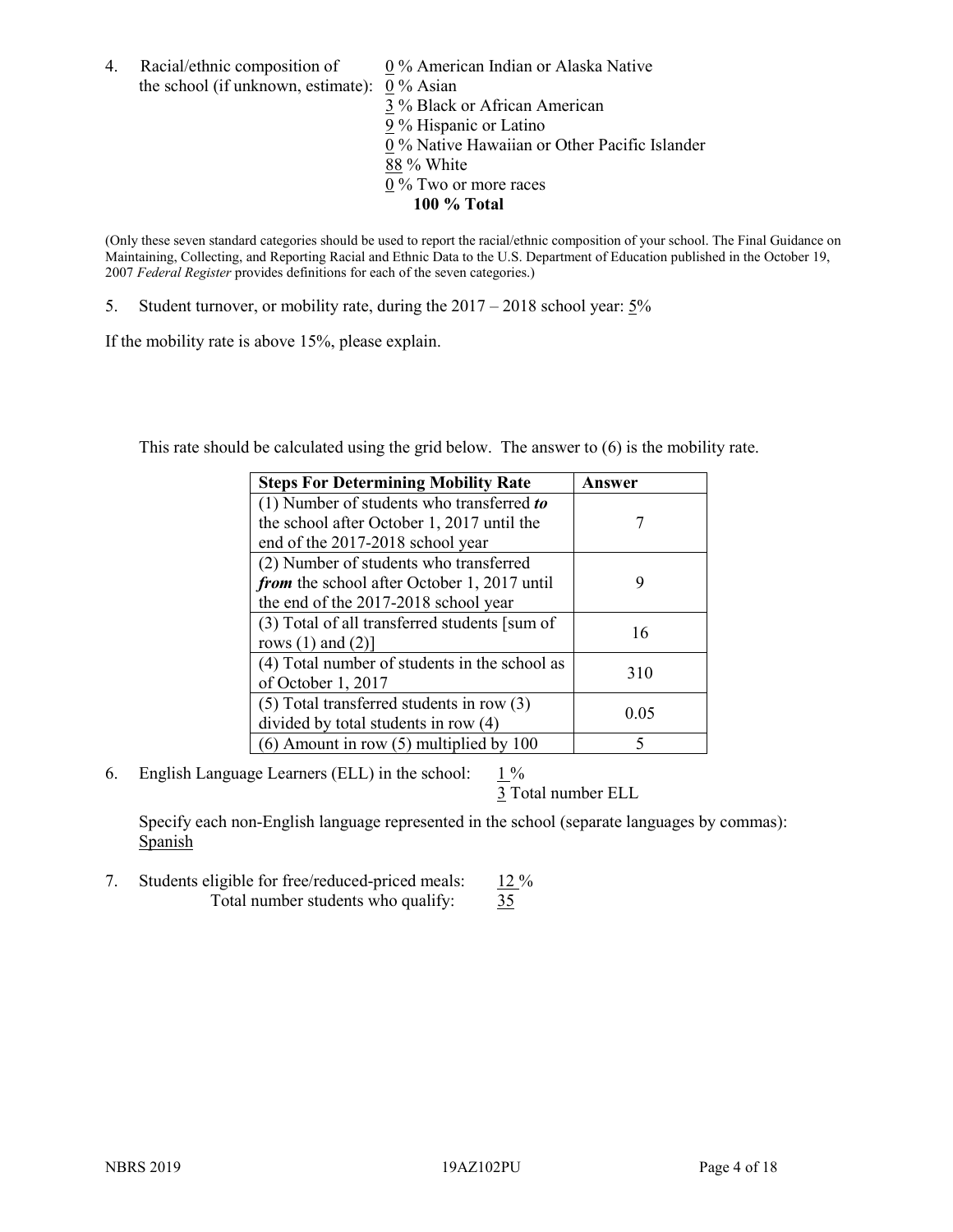31 Total number of students served

Indicate below the number of students with disabilities according to conditions designated in the Individuals with Disabilities Education Act. Do not add additional conditions. It is possible that students may be classified in more than one condition.

| 3 Autism                  | 0 Multiple Disabilities                 |
|---------------------------|-----------------------------------------|
| 0 Deafness                | 0 Orthopedic Impairment                 |
| 0 Deaf-Blindness          | 5 Other Health Impaired                 |
| 1 Developmental Delay     | 10 Specific Learning Disability         |
| 2 Emotional Disturbance   | 15 Speech or Language Impairment        |
| 0 Hearing Impairment      | 0 Traumatic Brain Injury                |
| 0 Intellectual Disability | 0 Visual Impairment Including Blindness |

- 9. Number of years the principal has been in her/his position at this school:  $8$
- 10. Use Full-Time Equivalents (FTEs), rounded to nearest whole numeral, to indicate the number of school staff in each of the categories below:

|                                                                                                                                                                                                                              | <b>Number of Staff</b> |
|------------------------------------------------------------------------------------------------------------------------------------------------------------------------------------------------------------------------------|------------------------|
| Administrators                                                                                                                                                                                                               |                        |
| Classroom teachers including those<br>teaching high school specialty<br>subjects, e.g., third grade teacher,<br>history teacher, algebra teacher.                                                                            | 30                     |
| Resource teachers/specialists/coaches<br>e.g., reading specialist, science coach,<br>special education teacher, technology<br>specialist, art teacher, etc.                                                                  | 4                      |
| Paraprofessionals under the<br>supervision of a professional<br>supporting single, group, or classroom<br>students.                                                                                                          | 1                      |
| Student support personnel<br>e.g., school counselors, behavior<br>interventionists, mental/physical<br>health service providers,<br>psychologists, family engagement<br>liaisons, career/college attainment<br>coaches, etc. | $\mathcal{D}$          |

11. Average student-classroom teacher ratio, that is, the number of students in the school divided by the FTE of classroom teachers, e.g.,  $22:1$  10:1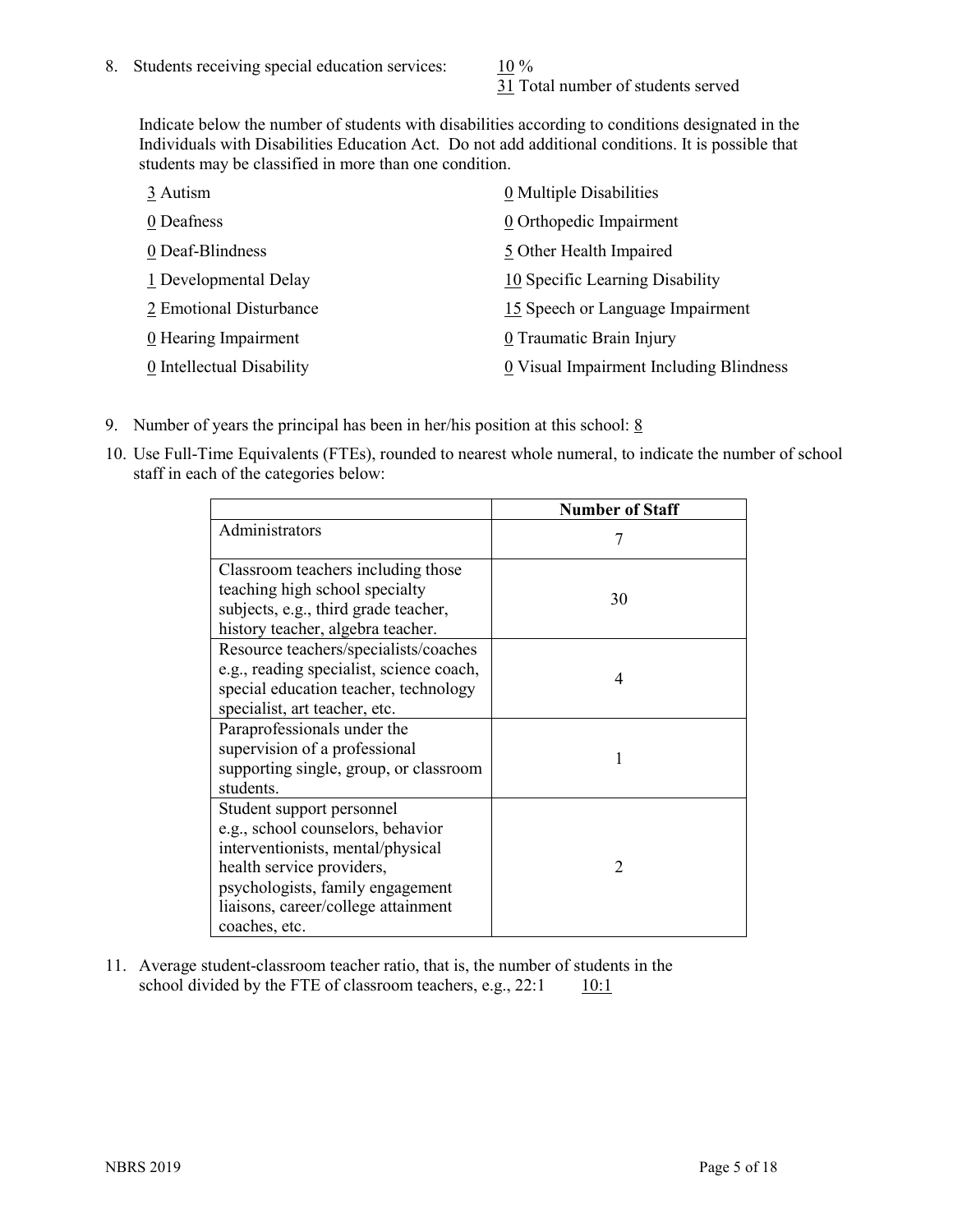12. Show daily student attendance rates. Only high schools need to supply yearly graduation rates.

| <b>Required Information</b> | 2017-2018 | 2016-2017 | 2015-2016 | 2014-2015 | 2013-2014 |
|-----------------------------|-----------|-----------|-----------|-----------|-----------|
| Daily student attendance    | 96%       | 96%       | 95%       | 95%       | 95%       |
| High school graduation rate | $0\%$     | $0\%$     | $0\%$     | $9\%$     | $0\%$     |

#### 13. **For high schools only, that is, schools ending in grade 12 or higher.**

Show percentages to indicate the post-secondary status of students who graduated in Spring 2018.

| <b>Post-Secondary Status</b>                  |       |
|-----------------------------------------------|-------|
| Graduating class size                         |       |
| Enrolled in a 4-year college or university    | $0\%$ |
| Enrolled in a community college               | 0%    |
| Enrolled in career/technical training program | $0\%$ |
| Found employment                              | 0%    |
| Joined the military or other public service   | 0%    |
| Other                                         | $0\%$ |

14. Indicate whether your school has previously received a National Blue Ribbon Schools award. Yes No X

If yes, select the year in which your school received the award.

15. In a couple of sentences, provide the school's mission or vision statement.

Montessori Education Centre is devoted to nurturing the whole child's growth and guiding the transformation of each student while modeling a love of learning.

16. **For public schools only**, if the school is a magnet, charter, or choice school, explain how students are chosen to attend.

Montessori Education Centre (MEC) is delighted to open our doors to Arizona families who find themselves on our doorstep. We are a tuition-free public school. Any child who is qualified under the laws of Arizona for admission to a public school is qualified for admission to MEC. MEC was a founding entrant in the charter school movement in Arizona; Arizona charter schools are open to all children and are committed to serving a student body that reflects the local community. MEC enrolls all eligible children who submit a timely application, unless the number of applications exceeds the capacity of a program, class, grade level, or building. Charter schools may not limit admission based on ethnicity, national origin, gender, income level, disabling condition and proficiency in the English language or athletic ability. Charter schools may give enrollment preferences to certain pupils (e.g., returning students, siblings of pupils already enrolled in the charter school, children in foster care, homeless children, children of employees, and students within a certain age group or grade level).

The enrollment process at MEC begins in January for returning students. Returning families are given reenrollment forms to submit. Open enrollment occurs during the first full week in February. We announce open enrollment on our website and our street-side marquee, and the applications for admission are made available electronically and in the office.

If the number of applications exceeds the capacity of the program, class, grade level, or building, a lottery is held in the spring of that school year. After each program has placed students for all available spaces and parents are notified by mail, the lottery drawing is used to determine the order of a waiting list. Students that are on the waiting list receive a letter in the mail notifying them of their status. MEC continues to accept applications after open enrollment. The school's wait list is updated regularly, and parents of students placed on the wait list receive periodic communication as to their student's possible placement. These families also receive a new application for the next school year if they were unable to get a spot the previous year. If a student has been selected in the lottery, the parent/guardian of the student will receive an acceptance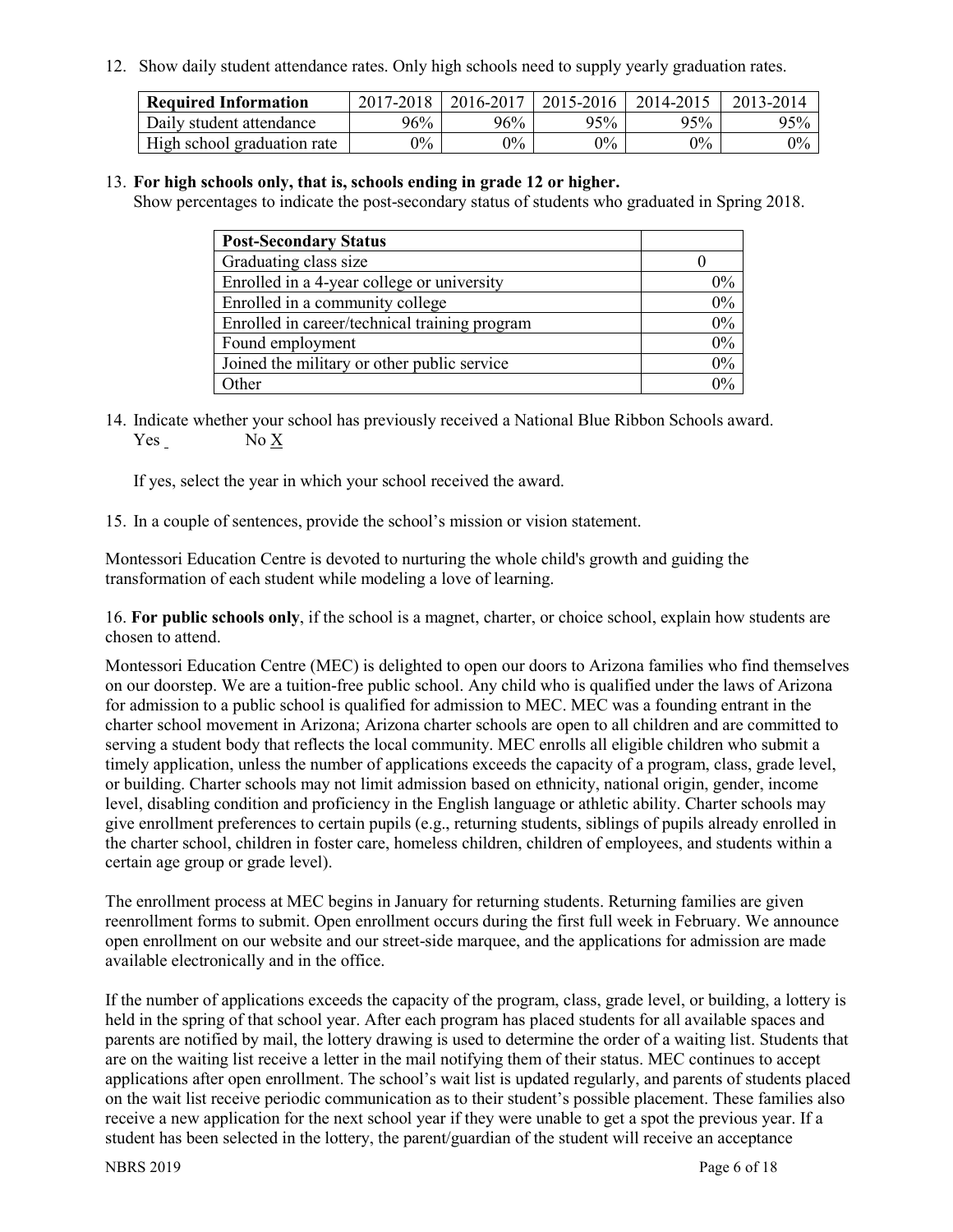notification via mail or by phone.

All families who accept an offer of enrollment must submit required enrollment documents within the timeframe given. These documents include: a copy of the student's birth certificate, proof of residency, and student immunization records.

Charter schools are an educational choice for an alternative, such as Montessori, to the traditional public educational system. Each charter school is different. In order to make an informed choice for their children's education, we want parents to be familiar with the Montessori method and understand the school's expectations of students and families. We want to ensure a good fit for the child in this setting and for parents to understand the critical role family plays in a student's success at our school. Prior to applying for enrollment, we ask that our prospective families familiarize themselves with the information we provide about Montessori and with the various programs at MEC (material that is on our website).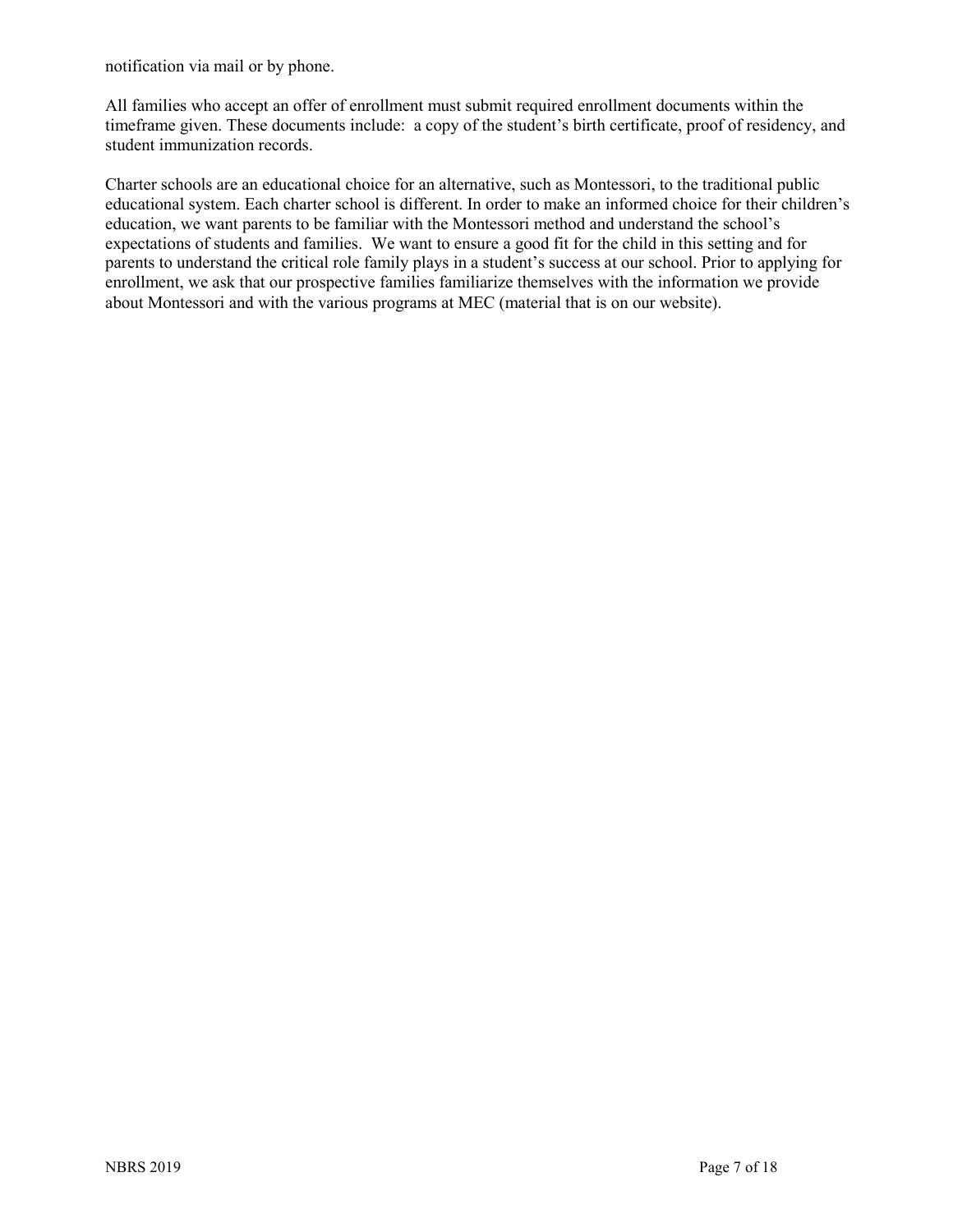# **PART III – SUMMARY**

Montessori Education Centre (MEC) has a vision of our school that is not simply one of an educational institution of bricks and mortar that is built and managed. Rather, we are a living, evolving entity whose faculty and staff think more organically. We develop programs and environments that lead toward more fully integrated and cohesive Montessori communities.

"The future belongs to those who believe in the beauty of their dreams." –Eleanor Roosevelt

When a dream is expressed and a desire heartfelt, doors open along the way. The seed was planted when Tammy Whiting, the Head of School for MEC, was researching for her degree in Early Childhood Education. She read a Masters thesis concerning children and their feelings during times of stress when they felt they had no control over their lives. She knew then it was her calling to create an environment that would enable children to feel that they could impact their lives, that what they did and felt mattered. She later attended a Montessori workshop and was impressed with Maria Montessori and her pedagogy. She walked away with a full heart and a desire to engage her dream while finally fueling the flames she kindled in college. She continued to build her knowledge of Maria Montessori and the Montessori philosophy and method. She spent numerous months observing Montessori schools. She shared her dream with her husband and two other like-minded couples. They believed, and continue to believe, in an environment where children would be treated with great respect and offered an opportunity to grow and learn at their own pace. They wanted to create an environment where all the senses and intelligences are involved in acquiring information. They wanted an environment where the teacher is a guide instead of the dispenser of information. Together, they purchased and renovated a property in Mesa, Arizona and started Montessori Children's Centre, a private school. The dream was becoming a reality.

The school remained private for nine years. 1994 brought the Charter movement to Arizona. Mrs. Whiting decided to apply for a Charter; her desire was to expand her school to serve a more diverse population and greater number of children, especially families who would never be able to afford a private Montessori education. Montessori Education Centre received its Charter in 1996. The charter identifies the school as K-6 (with an option to expand grades). We currently serve children from many cities and townships in Arizona: Mesa, Tempe, Gilbert, Chandler, City of Maricopa, Queen Creek, Phoenix, Scottsdale, Apache Junction, and Gold Canyon. Maricopa County, in which Mesa is located, is one of the fastest growing counties in the nation, with a current population of over 4.3 million. The Mesa area, in which MEC is located, has become a magnet for a young, diverse, and highly educated workforce.

MEC programs are sustained and growth continues due to involving every part of our population, including students, staff, and constituents, in the process of expressing their aspirations for the school, building their awareness of its every aspect, and developing their own capacities. Growth is only sustainable because everyone involved is committed to providing an environment that encourages awareness and introspection to the point of perpetual learning. Giving people, both adults and children, access to tools and training enables them to not only develop their ability to make choices but also bestows upon them the power to make the most of those choices. Faculty, staff, parents, and students recognize their common stake in the success of the school and the wealth of learning to be gained from each other and for the children. Being this kind of steward involves more than talking together about improving the school; it requires reflecting, studying, rethinking, and reinventing. In addition, each step is taken and each idea is hatched in a context based on Maria Montessori's methods and philosophy and our Mission Statement: "Montessori Education Centre is devoted to nurturing the whole child's growth and guiding the transformation of each student while modeling a love of learning."

The job of education is to develop great human beings who are valuable contributors to society. The Latin rood of educate, "educare," means to bring forth greatness. MEC is committed to helping every human with whom we come into contact to develop a strong sense of identity, a respect for humankind, and an insatiable hunger for truth, knowledge, and understanding.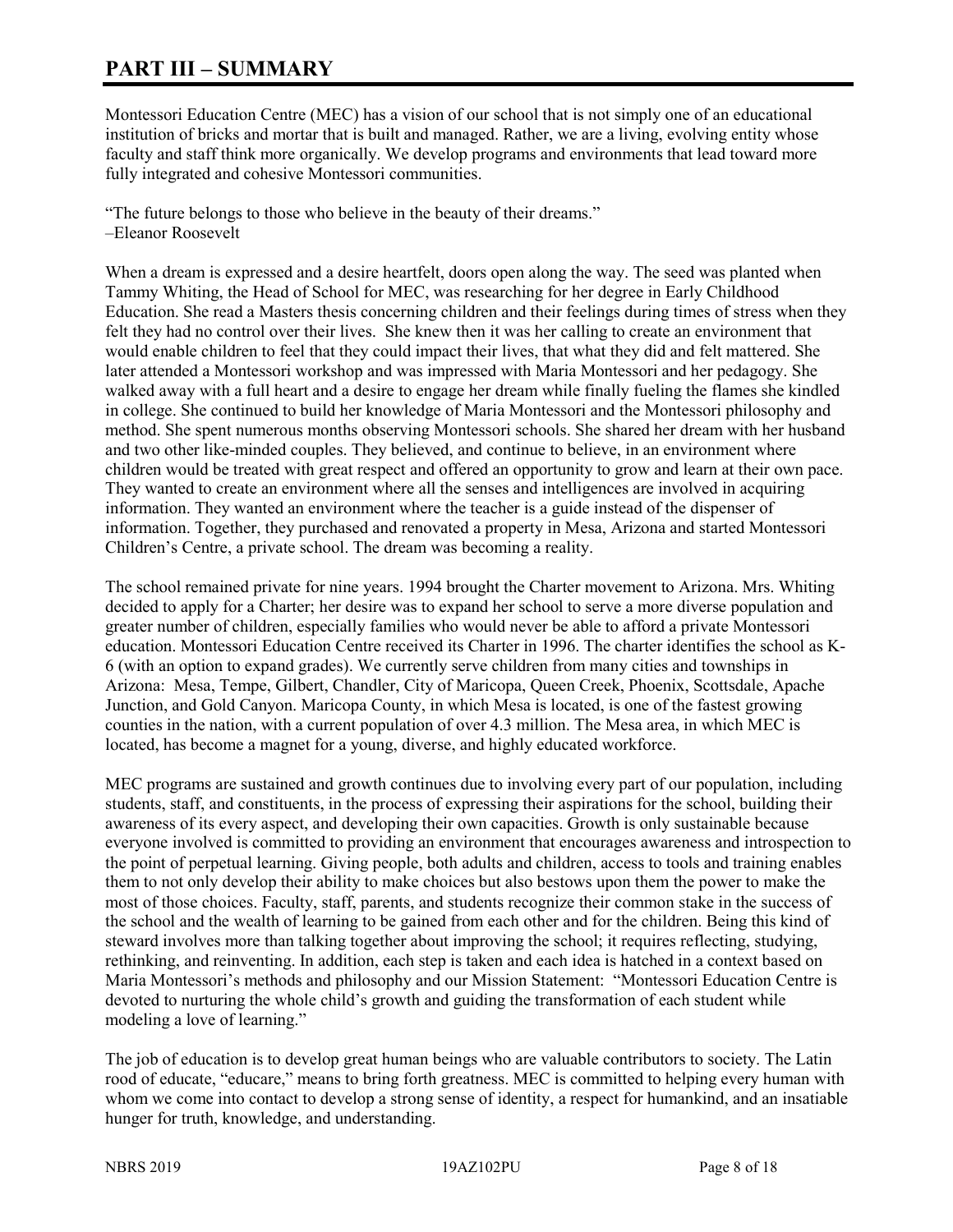MEC has gone through many changes through the years, not only with new students, faculty, staff, and physical facilities, but also with new ways of living our mission. It has become a living organism that has transformed itself through time and would be almost unrecognizable from the little school house of 1985 were it not for the continuous presence of the original dream.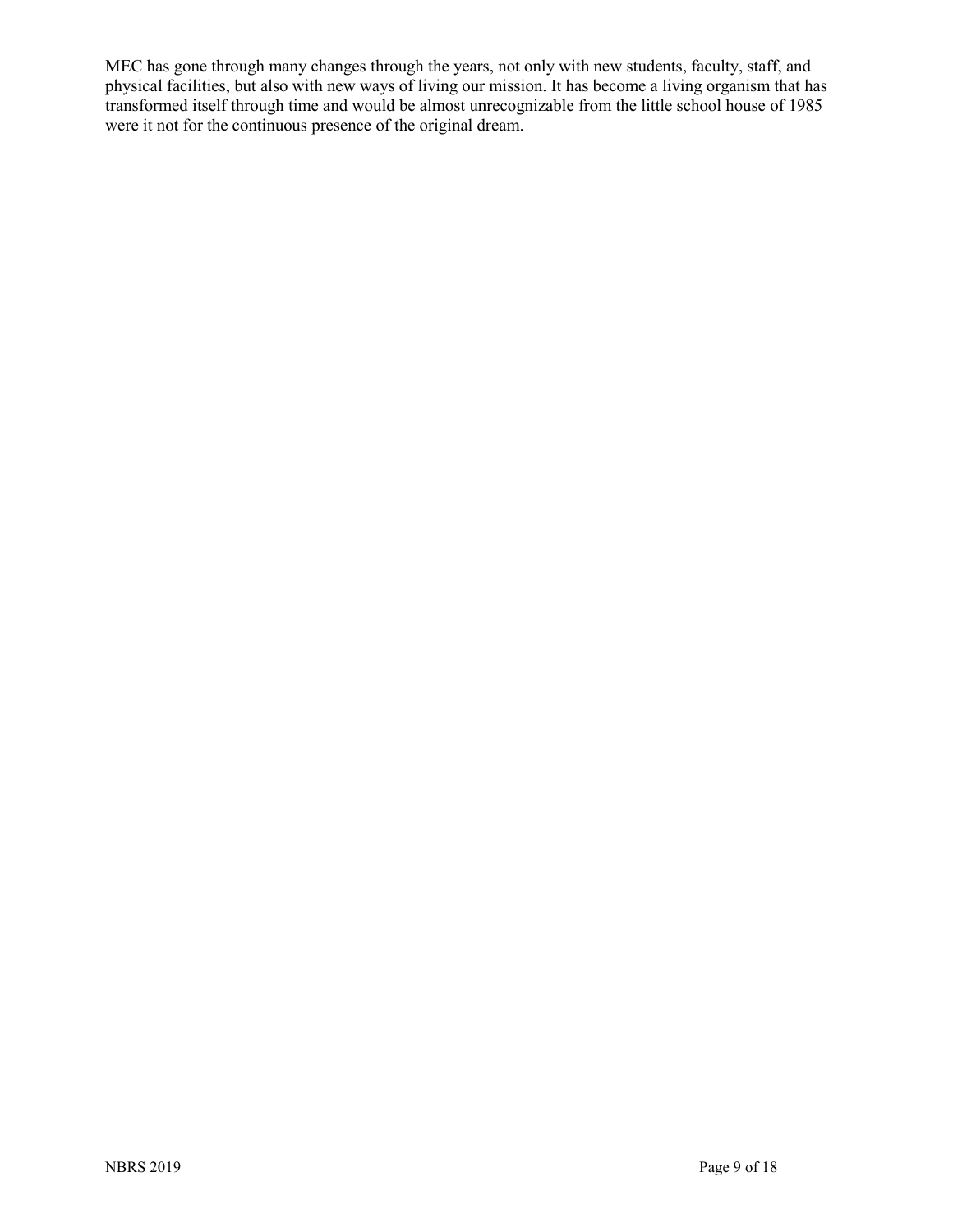# **1. Core Curriculum:**

# **1a. Reading/English language arts:**

Our goal is for our language program to give children the ability to flush out concepts and the ability to communicate viewpoints with others in voice and in writing.

The Montessori language program complements the Arizona Academic Reading Readiness standards within the following subjects: phonemic awareness, phonics, vocabulary development, reading fluency, and reading comprehension. Montessori children begin learning letters by their sounds, not by the name of the letter. We use object boxes and sandpaper letters. Language learners move on to forming words with the "moveable alphabet" then form simple sentences. The child begins to write letters, words, sentences, and stories with proper letter formation. Once they can identify and decode simple words and read sentences, they start into phonetic readers followed by books selected for diversity and literacy value.

Once decoding becomes effortless, the focus changes to developing comprehension and inference skills. Teachers provide direct and explicit reading instruction through small group and one-on-one lessons, along with enough time for children to read books and practice the skills taught. As children read, teachers do oneon-one assessment and coaching. MEC uses a multitude of authentic assessments, but, for consistency throughout the grades, we supplement with Assessing Reading: Multiple Measures from the Consortium on Reading Excellence in Education, approved by the Arizona Department of Education. We also use the Barton Reading System to help identify and address reading concerns, especially early-age dyslexia.

The writing curriculum is designed to complement the reading curriculum. Research and literature analysis are covered in depth. Organizing thoughts, writing effectively, grammar, punctuation, spelling, and vocabulary are emphasized. Creative, expository, narrative, comparative, and argumentative writing, along with poetry, are taught with direct and explicit instruction. Arizona academic standards' writing rubric is used to provide the framework for the writing process evaluation. We also use Triumph Learning Common Core Coach for ELA for assessment and as a practical life skill in test taking for both reading and writing.

# **1b. Mathematics:**

The Montessori math curriculum complements the Arizona academic standards and focuses on operations and algebraic thinking, number and operations in base ten, measurement and data, and geometry. Math at MEC uses the senses to explore concepts and application. Children learn through their hands, working with materials, and using a variety of sensorial experiences to take in information and make connections. Maria Montessori believed that children should learn math in more ways than traditional memorization and repetition allowed. Our math curriculum consists of hands-on, sequential learning materials, one-on-one instruction, engaging math presentations, real-life application, all leading to deep levels of understanding. Children begin learning math concepts with concrete materials and gradually progress to abstract concepts. Advanced Montessori materials in fractions, decimals, geometry, and algebra are used to demonstrate progressively complex concepts and help children understand the process behind different algorithms as they progress through the curriculum. Students are challenged to develop their mathematical thinking through collaborative learning and group projects focused on problem solving. Knowledge is shared through presentations where students are able to explain and demonstrate process and concept. Children apply their knowledge to a variety of real life tasks such as graphing surveys, daily temperatures, cooking, building a garden, etc. These experiences contribute to an understanding of mathematical concepts through practical application.

MEC's mathematical focus is about developing malleability and articulacy with numbers. We want children to identify patterns, develop number sense, think critically and logically, and offer solutions that others can try, discuss, and critique. We assess students using criterion-based tests (Triumph Learning Common Core Coach, Math), projects, presentations, peer instruction and review, and three-period lessons where teachers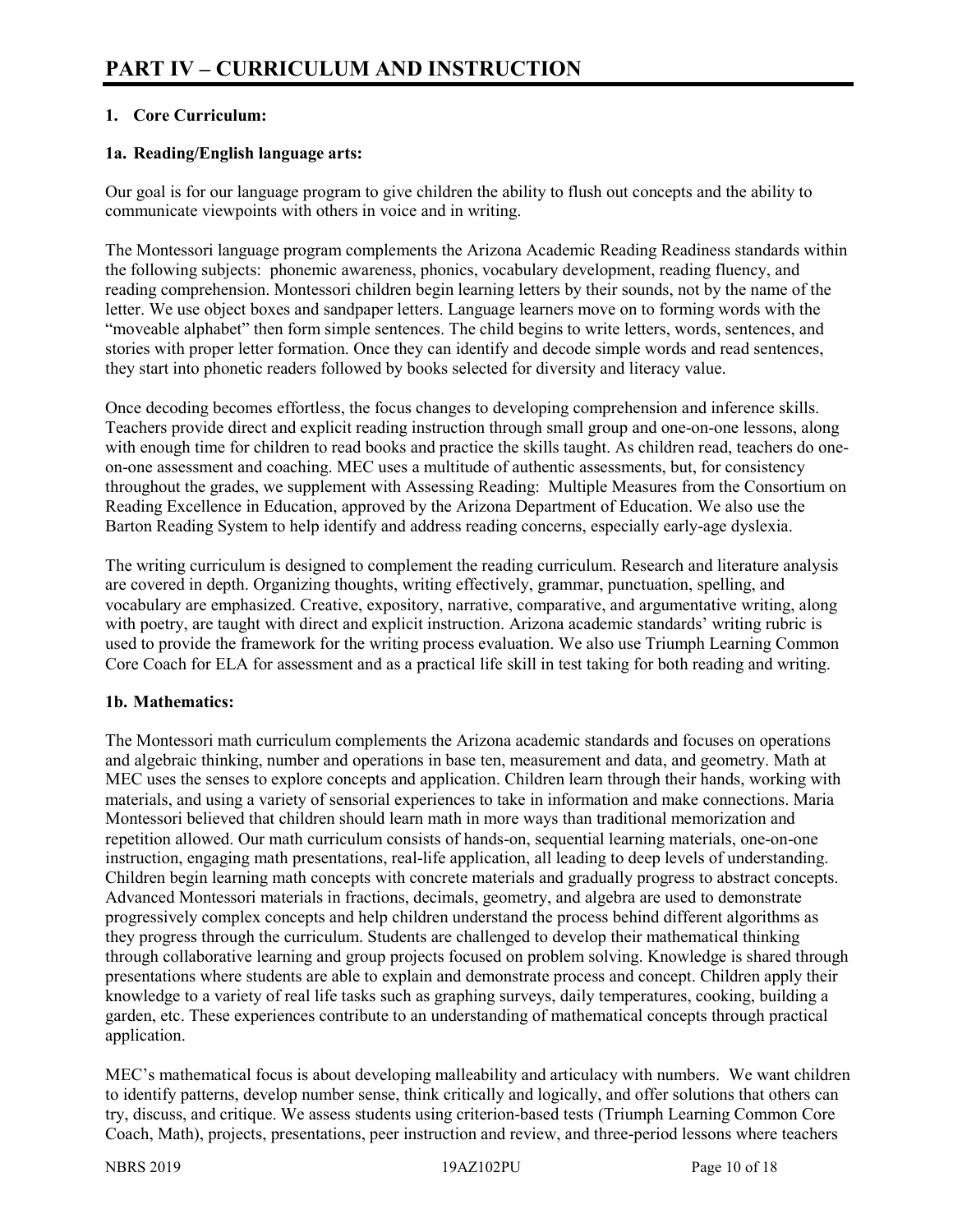present a lesson and have students name what they are learning (introduction), recognize what they are learning (identification), and remember what they have learned (cognition).

# **1c. Science:**

MEC's goals related to science are for students to be curious about their world, to develop a keen sense of scientific observation and inquiry then investigation, and to develop a deep understanding that science is relevant to their lives and the world. Children should learn science through active involvement. MEC provides opportunities for children to be engaged both physically and mentally in examining and manipulating elements in their environment. We encourage students to ask questions, seek answers, conduct experiments, and collect data. Children soon realize that answers about the world can be discovered through their own explorations and analyses. Developing one's own ideas of the physical world adds range to learning. Teachers respond to children's discoveries and questions by extending or scaffolding their learning and posing different issues for them to explore. We give children the time, space, and materials to exercise their curiosity. Science is thus integrated into all curricular areas.

MEC views science also as an integral part of daily life in a Montessori classroom. Science occurs, on many occasions, in what the children are interested in or through the questions they ask. We encourage students to work together in building their ideas and discovering what works and why. We do not want science to be something that is taught strictly from a book. Children want to be scientists, not just consumers of science. We recognize that children innately desire to discover, experiment, and build their own theories. These "wants" shape our science curriculum. The Montessori science curriculum ranges broadly across life science, physical science, and Earth science.

The focus of assessing science concepts is not on the end product, but, instead, the focus is on the process of their scientific inquiry and investigation. Formative assessment considers the whole child development and makes evaluations based on observation of the child's progression and procedure. It is an ongoing activity monitoring every day to check for mastery and understanding.

# **1d. Social studies/history/civic learning and engagement**

Maria Montessori called the study of culture Cosmic Education. She stated, "Cosmic Education is a path through which children develop a global vision." Each individual's "cosmic task" is to serve and protect humanity and the environment on which they are dependent.

Our social/civic/history curriculum is guided by the Five Great Lessons: The Beginning of the Universe and Earth, Life Comes to Earth, Humans Come to Earth, How Writing Begins, and How Numbers Began. These lessons are impressionistic stories that give children the "big picture" of the world and life. It is a way of presenting stories that open a plethora of topics then inquiries, which roughly correspond to traditional elementary academic subjects. Cosmic Education asks the children to start thinking about who they are as an individual, as part of a family, as part of a community, as part of the human species, as citizens of a nation and of the world.

Our younger students are exposed to a base of historical knowledge, to geographic features, and to the fundamental needs of man. They learn how to research, categorize, and integrate their knowledge, while building individual interests. The older students study history both sequentially and issue-driven, prehistory to current events. History is taught through multiple perspectives from credible sources. Students are given the opportunity to delve deeper into their cultural interests.

NBRS 2019 Page 11 of 18 Cause and effect is a key element of our history program. We want to help students understand that people's choices and decisions can result in long-term and wide-reaching ramifications. It is also very important that we make history relevant to events that are happening in today's world, whether it affects them directly or indirectly. MEC believes it is essential that we help our students understand that their actions today can create change; hence, detrimental historical events can be avoided, and new challenges can be met with hope. History work is assessed through authentic assessments that include presentations, projects, reports, peer instruction and review, and observations.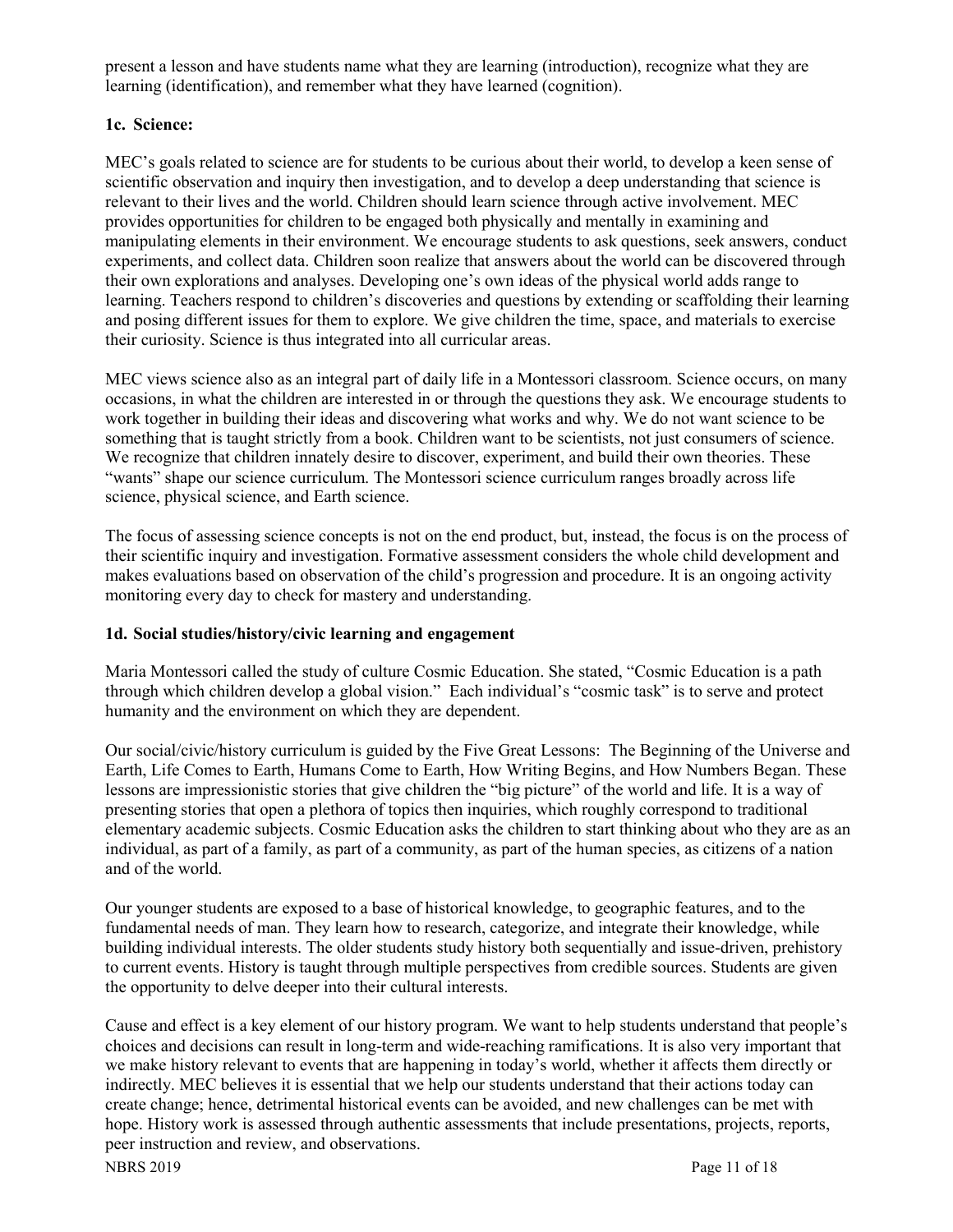#### **1e. For secondary schools:**

#### **1f. For schools that offer preschool for three- and four-year old students:**

Our primary environments with three and four year-olds are part of our private school, Montessori Children's Centre (MCC) and operate in conjunction with our charter school, MEC. These environments focus on children between the ages of three and six. The environment is divided into six main areas: practical life, sensorial, language, math, culture (history, geography, botany, zoology, physical science), and outdoor environment. A Montessori education is a spiral progression. Every lesson the child receives in their first year is built upon in the successive years, finishing out the kindergarten curriculum (which is aligned with the Arizona academic standards) in their last year. The primary environment at MEC provides children a strong foundation to begin their elementary career. When a child moves on from the primary level, he/she will have gained a stronger sense of self, decision-making abilities, a measurable amount of selfmanagement, a sense of responsibility for others and their environment, and a strong academic foundation.

# **2. Other Curriculum Areas:**

"Artists and poets are the raw nerve ends of humanity." Art has a way of breathing life into a moment, and MEC believes strongly in the power of art. With a process-oriented arts program, MEC focuses on participation designed to open the minds and develop the imaginations of children; simultaneously, we furnish students with creative skills they need to function in the world at large. The process involves presenting a safe, uninhibited space in which they may learn to tap their vast creative potential. Arts at MEC invite children into unconditional and non-traditional exploration that allows them to realize talents beyond their preconceived limits. Each classroom uses art, whether visual, performing, musical, written, etc. and whether taught by a classroom teacher or specialty teacher, to enhance the well being of children by supporting, in subtle or overt ways, their academic and emotional health.

The arts are also used to teach acceptance and individuality, bolstering self-confidence through community support, all without fear of judgment. Creating anything, be it a dramatic interpretation, a song in a music video, a beautiful yet powerful expression on canvas, or just new-found poise as a public speaker, has the ability to make a spirit soar.

The Physical Education program at MEC gives attention to the following: sportsmanship and leadership, personal fitness level, development of competency in a variety of physical skills, acquisition of knowledge related to motor skills performance and playing sports and games (including rules and strategies).

The PE program is child-centered and follows the sequential progression of motor, cognitive, emotional, and social development. Children develop at various rates; therefore, lessons are flexible and designed to accommodate individual differences in a non-competitive nature. Lessons and instructional strategies are used to provide success-oriented experiences, yet students are challenged. Stimulating, open-ended activities help students gain confidence when attempting new learning experiences. Games, sports, and fitness activities are used for trial, error, and ultimate growth rather than contests. MEC's Physical Education program enhances a child's development not only in health/physical fitness and motor skills but also in academic performance, self-esteem, stress management, and social development. Through fun physical activities, children learn to appreciate the beauty of their bodies in motion.

MEC was one of twenty K-12 public schools throughout the U.S. selected by Youth Service America (YSA) to be a School of Impact. The YSA program is designed to support MEC's continuous efforts to improve student outcomes while strengthening our local communities through service learning.

NBRS 2019 Page 12 of 18 YSA requires our community to create yearlong projects that exemplify what it means to be "A Good Neighbor" based on the United Nations Sustainable Development Goals 2030. Our students participate in real-world projects while learning academic content, and they practice civic engagement while addressing community needs. With teachers as their guides, our students take the lead in addressing critical community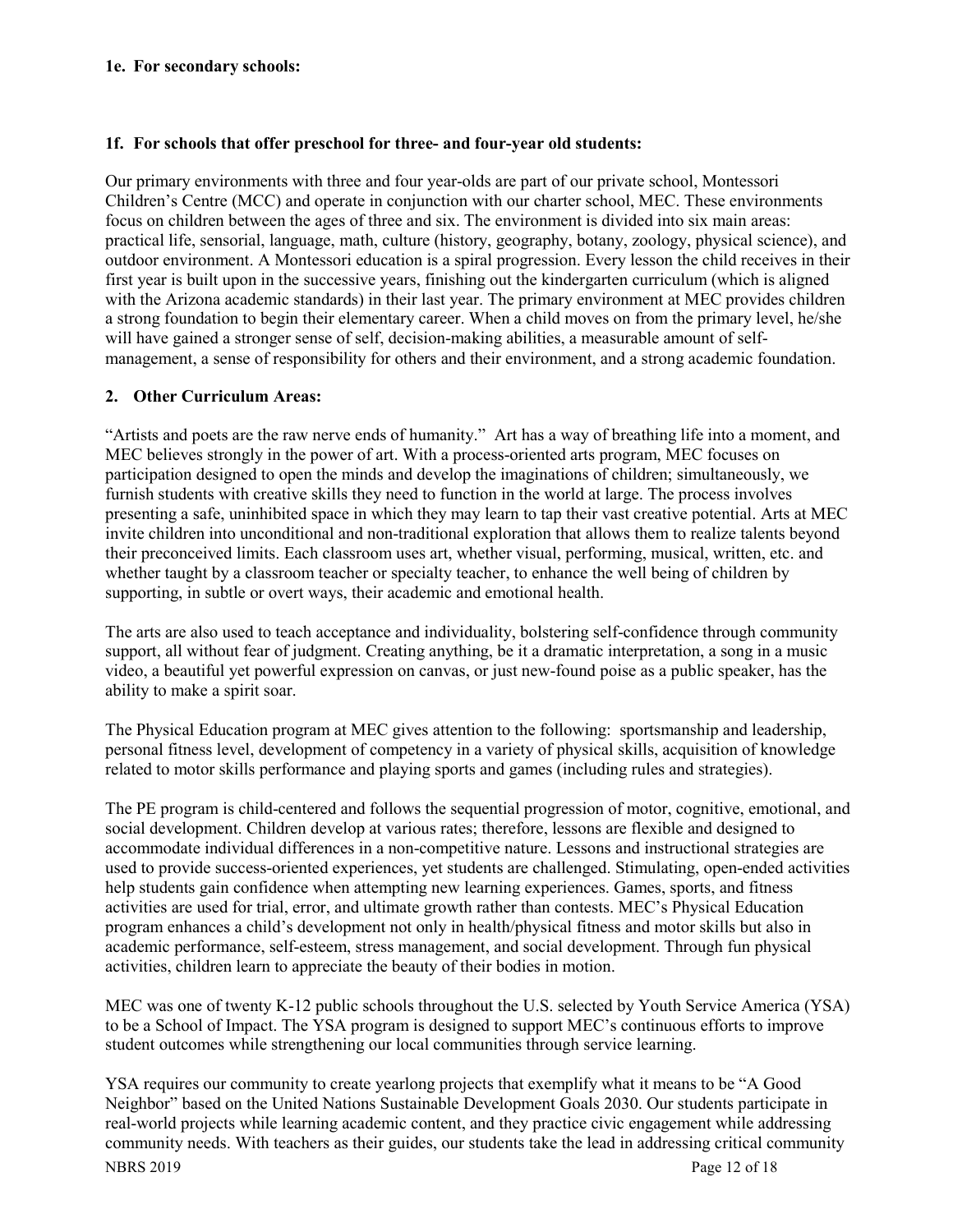challenges and their root causes. Our Year of Service overlays our existing curriculum, creating opportunities for authentic learning and practical application of the knowledge and skills taught in our classroom to make a true impact.

A garden raised by children naturally inspires discovery, learning, and adventure. The process of caring for plants, ponds, and soil allows children to practice being responsible for and nurturing other living things. It helps them lay the groundwork for an ethic of environmental stewardship. Gardening requires children to work together and cooperate in pursuit of a successful project. Lessons about respecting others' work and efforts emerge while working in the garden. Children learn to provide for themselves and others when crops are harvested from the soil, which is enriched with student-driven compost. These programs connect all children to the natural world and its cycles.

Students of all ages are welcome to experience MEC's Peace Garden throughout the day. Our full-time Master Gardener, who also engages the children in our school-wide composting program, facilitates activities in the garden. Composting has been a successful, useful, and mutually beneficial part of MEC's environmental efforts, as has recycling, upcycling (especially in art projects), and conserving.

Maria Montessori would agree with the movement to get kids outdoors considering she placed such a great emphasis on having children experience nature and nature education. She felt that the Outdoor Environment should be an extension of the classroom. The Outdoor Environment teacher extends classroom lessons and student interests. Activities still require care for materials, cooperation with peers, and completion of tasks.

# **3. Special Populations:**

MEC provides for all students, including the exceptional and those with special needs. In addition to the prepared environment, which has proven successful for these students, MEC contracts with a certified Special Education teacher, a speech therapist, and an occupational therapist. They provide services to students who qualify with an Individual Educational Plan. Yet, MEC provides opportunities in our classrooms to students with special needs on an inclusive basis. Inclusion in our Montessori environment has allowed these children to thrive as far as their desires and exceptional traits will take them.

The Montessori method of education provides a nurturing, supportive environment for children of all abilities and learning styles, including children with special needs. Children learn in multi-age classes, with the same teacher, for three years. This continued connection provides stability and predictability for the child and adult. The students can focus on their learning without having to worry about transitioning to new environments, instruction styles, and personalities. Teachers also establish a deep partnership with parents that aid in the experience of the child. While MEC does not have an established Gifted Program, our environment inherently provides appropriate challenges and stimulates children of above-average achievement and select abilities. This innate nurturing is achieved with rich curriculum and emphasis on critical, independent thinking and study. The student is encouraged to extend far past what is required and is given the freedom and resources to do so.

MEC recognizes that children learn differently and at their own pace. We respect each child's unique learning path. We create a student's educational plan to match their unique developmental level, learning style, and even interests. Learning in a Montessori classroom is multi-sensory and hands-on. We allow students to move freely, especially those who require a high level of physical activity or may have difficulty sustaining attention. We help students develop organizational and time management skills that lead to independence, which is especially important for students with executive functioning deficits. Our Montessori teachers are trained observers who expertly individualize instruction for all students. Through careful consideration of each student, lesson plans include accommodations and interventions for students who need support.

NBRS 2019 Page 13 of 18 Montessori Education Centre requires our teachers to attend training from our Special Education director every year. Teachers learn the legal aspects of special needs education in the United States. They are trained on how to gather information on children, how to prepare documentation for a Child Study report, and/or what information is necessary for an Individual Educational Plan (IEP). Teachers and assistants are trained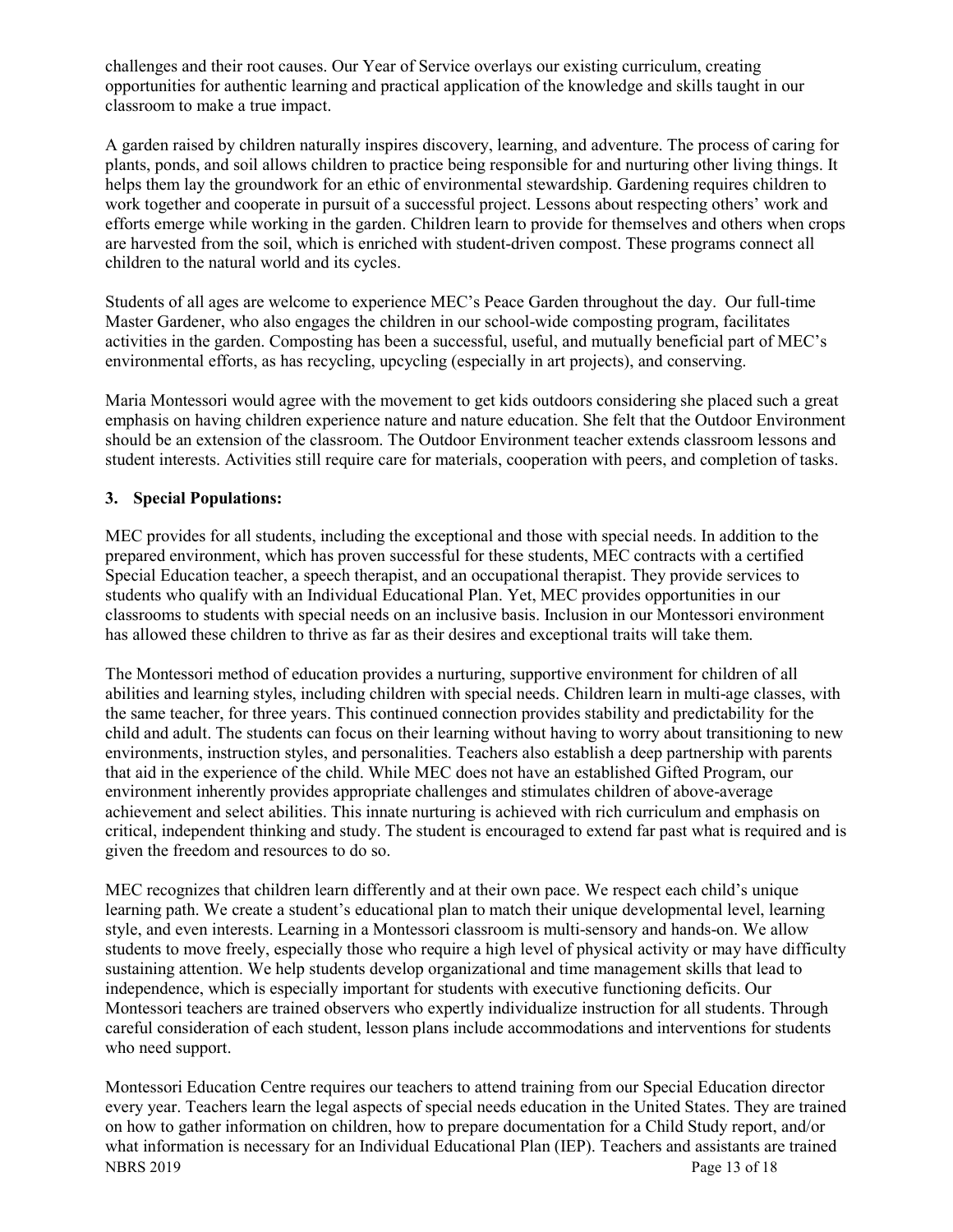on early identification and interventions and accommodations. They are coached on the implications of exceptionality and other risk factors of the young child and how to aid the child's development regardless of these factors. Our Special Education director and speech and occupational therapists are available to all MEC classrooms for advisement and coaching.

Throughout the years, a wide range of students with special needs have graced the school, including gifted children, those with emotional disabilities, mild mental delay, Asperger's Syndrome, Autism, Attention Deficit Disorder, Attention Deficit Hyperactivity Disorder, specific learning disabilities in math and language, physical disabilities, and speech and language impairments. It has been noted and established that these students add to the fabric of our community in a unique and exceptional way.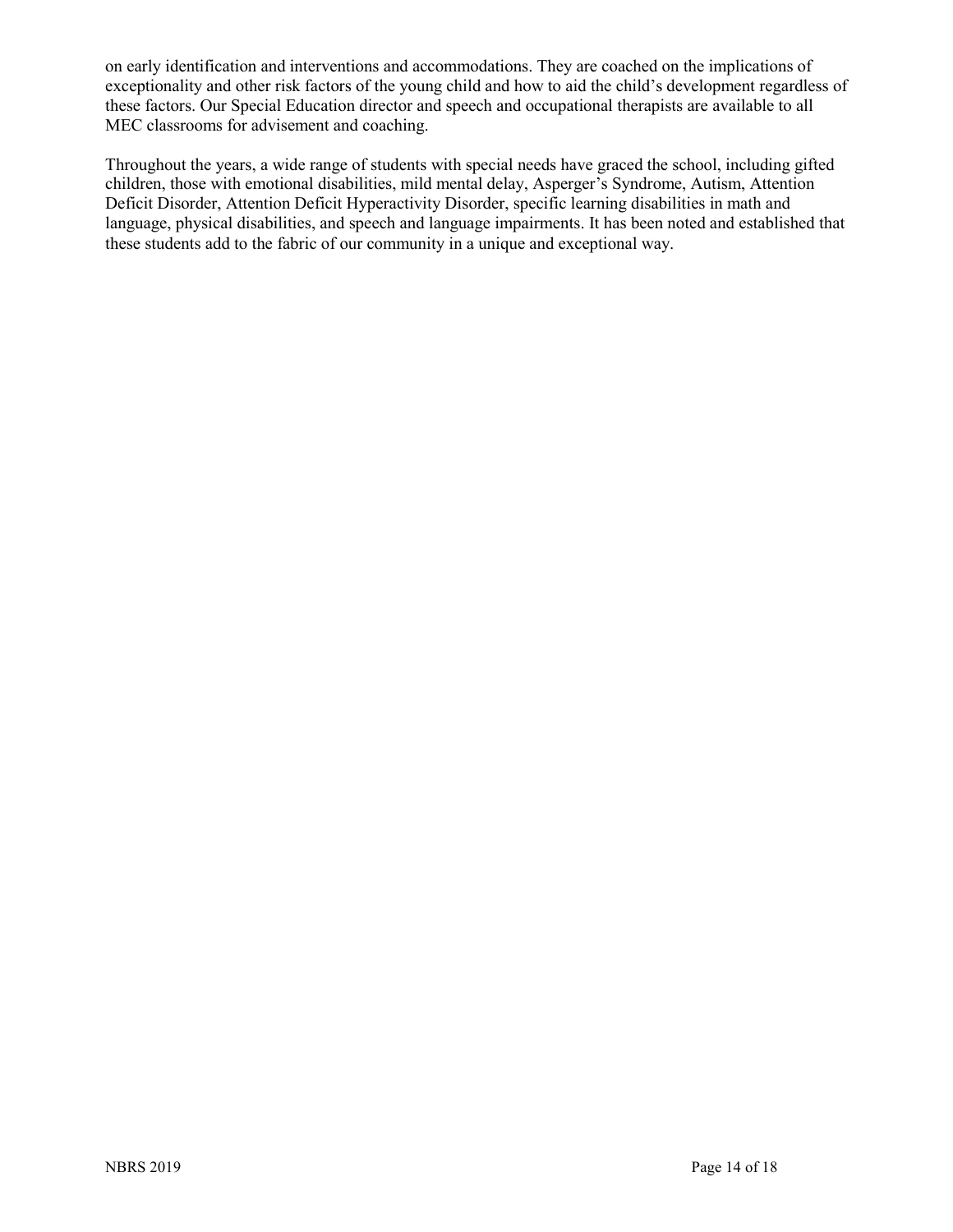# **1. School Climate/Culture:**

When one crosses the immense stretch of the deserts of Arizona, if one was hunting, searching those very deserts, attempting to quench a thirst for authentic Montessori education, our hope is that all one would need to do is find a path that leads the way to Montessori Education Centre. Our desire is to be an oasis, a fertile spot in the desert where children and families can find a place to nourish their souls and bloom strong. We reside in the Valley of the Sun and indeed provide warmth. It radiates throughout our community, touching all who enter MEC.

It begins with Grace and Courtesy, a Montessori term used to reflect the way in which we endeavor to engage in all our interactions: with ourselves, with others, and with the environment in which we live. Grace and Courtesy are not taught so much as modeled, and practiced, at every level of our work and play. MEC's children experience how community can be an extended family, through supportive relationships with individuals and groups both in and out of the classroom, and they apply that understanding to the global community. Grace and Courtesy produce a tremendous vision, one we work towards every day in our own hearts and behaviors. Because of this commitment, individuals have a breadth of respect for each other on our campus.

MEC classrooms are designed to be child-centered, striving to offer each student an individualized experience, which fosters the whole child and nurtures a life-long desire to learn. Emphasis is placed on freedom (with structure and order), reality and nature, beauty and atmosphere, as well as community development. We offer a living environment that truly "follows each child" by utilizing multi-sensory experiences that respect the individual learner and his/her balance of intelligences.

Along with the students, the faculty and staff are highly respected. Administration recognizes the value of employees and understands how important and far reaching their work is. Teachers are essential to the big conversations; their experience and expertise weigh heavily on community-wide decisions. Much like our children, teachers are allowed freedom within structure and order to create environments that best serve the child. They are guardians and guide students down the child's own path in her/his time while providing opportunities for growth of the whole child based on individual needs. Teachers are the animating spirit of the classroom, serving as a dynamic link between the child and, essentially, the world.

#### **2. Engaging Families and Community:**

We at MEC understand that we serve the whole family when we have a child in our care. The parent-child relationship is sacred, and the love they share is enough of an impetus for us to always be understanding. Because of this factor, our interactions with parents must come from a place of love, compassion, and support. Maria Montessori's view on educating a child relies heavily on the triangle formed by the child, the parent, and the teacher. We invite parents and extended family to help in the classrooms with special projects, reading to students, field trips, school-wide events, and service learning projects. They are invited to four parent nights throughout the year for parent education and/or student presentations. Parent-studentteacher conferences are held near the end of each semester.

MEC activity seeks interaction with the wider community. Maria Montessori believed that education should include the development of social responsibility. Service is woven throughout our curriculum, starting in our classroom communities with student mentors, care of gardens/composting, and recycling. We also have longstanding service traditions that include partnering with Children First Academy (CFA), a local school for the homeless. Its students come to our campus yearly and participate in "Mercado." Our elementary students create businesses and sell items or provide services for imitation dollars. In conjunction with this event, the school community collects much-needed items for the students from CFA to take with them after their visit. MEC students also visit local nursing homes annually. In May, we have a school-wide food drive for St. Mary's Food Bank.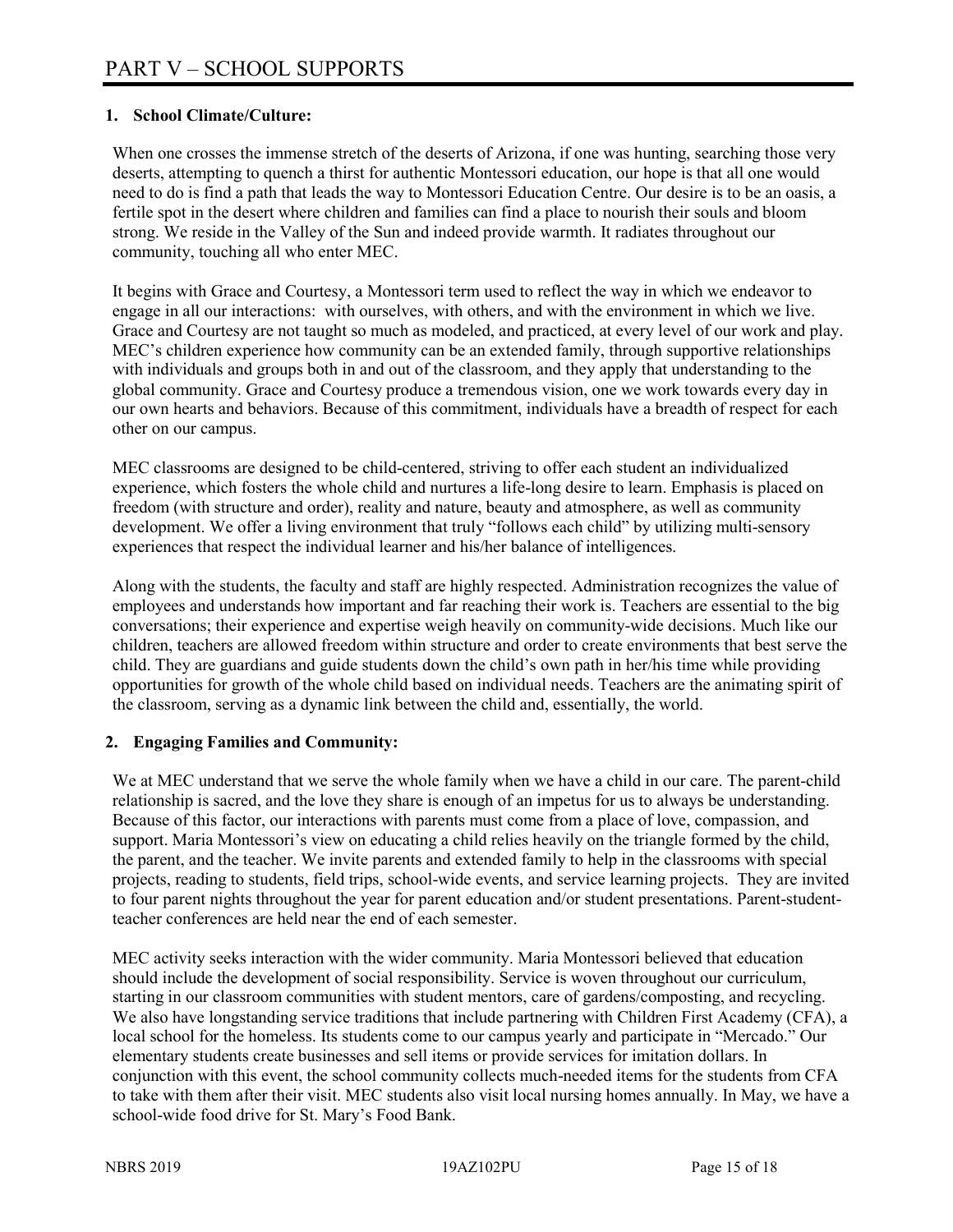The school also encourages children to become involved in the global community, whether collecting annually for UNICEF (and learning how the money is used) or raising money for the Red Cross and Salvation Army at times of national and world disasters. They participate in an organized gathering of care packages for combat troops and help organize food for Feed My Starving Children. Students may also be seen walking barefoot around campus in support of "One Day Without Shoes" to raise awareness of those dealing with issues surrounding unshod feet.

MEC has been involved in projects focused on hunger and water issues, with a particular concentration on children. We organized a community-wide water walk that generated thousands of pounds of bottled water for local needs and raised thousands of dollars for Save the Rain and their work in Tanzania. We have continuously had school-wide service projects for both MLK Day of Service and Global Youth Service Day.

# **3. Professional Development:**

It is not only important for us to model a love of learning within the walls of our community but to also seek external mentors and opportunities to help us grow as educators, as learners, and as humans. Professional development is encouraged and supported at MEC. Whether seeking expertise on how to implement something new or needing support on a particular issue, workshops, webinars, or training can be absolutely invaluable. Getting a fresh perspective from someone outside our community can make all the difference.

Similar to the Montessori philosophy regarding children, professional development also needs to be selected based on the individual needs of a teacher, the needs (by proxy) of the students, and/or the community needs as a whole. In short, we try to participate in professional development in ways that reflect our Montessori teaching practices. Teachers, for the most part, are active learners who take an interest in developing and refining their skills in the classroom. They do not struggle learning new information; they struggle with implementing it into their classroom. In order for professional development to be effective, we embrace this challenge and tailor our discussions to meet teachers where they are, no matter the stage of their careers.

By respecting the teachers and staff and considering their career stages, we are able to suggest professional development that is relevant to them and that will help them be successful in their own Montessori classrooms. They need to be given the opportunity to gather the tools that would be most beneficial to them. Through ongoing discussion and reflection, teachers and administration discuss what opportunities would be most beneficial to the teacher, which, in turn, will be beneficial to the student. The discussion also includes professional development opportunities that would support school-wide initiatives aimed at achieving something collectively or addressing a collective concern.

Our professional development opportunities most often fall into these categories: workshops/webinars, school visits, coaching, research, and peer observation. The Montessori community has a plethora of workshops and webinars at our teachers' disposal. These are offered through national and local organizations, such as American Montessori Society, Montessori Foundation, North America Montessori Centre, The Association Montessori Internationale, and North American Montessori Teacher Association. Our teachers also participate in opportunities from two local Montessori training programs, Southwest Institute of Montessori Studies and Arizona's Center for Montessori Teacher Education. MEC staff has also engaged in professional development opportunities provided by the Arizona Department of Education.

# **4. School Leadership:**

With the active guidance and involved support of the leadership team (head of school and principal), each member of the MEC family is continually striving to understand, anticipate, and fulfill the needs of our students. All members of the staff community are trained specifically and thoroughly to respond to the academic, social, emotional, spiritual, and developmental needs of the child.

NBRS 2019 Page 16 of 18 MEC's guiding dictum is "in the service of the child," which is at the forefront of all decisions made at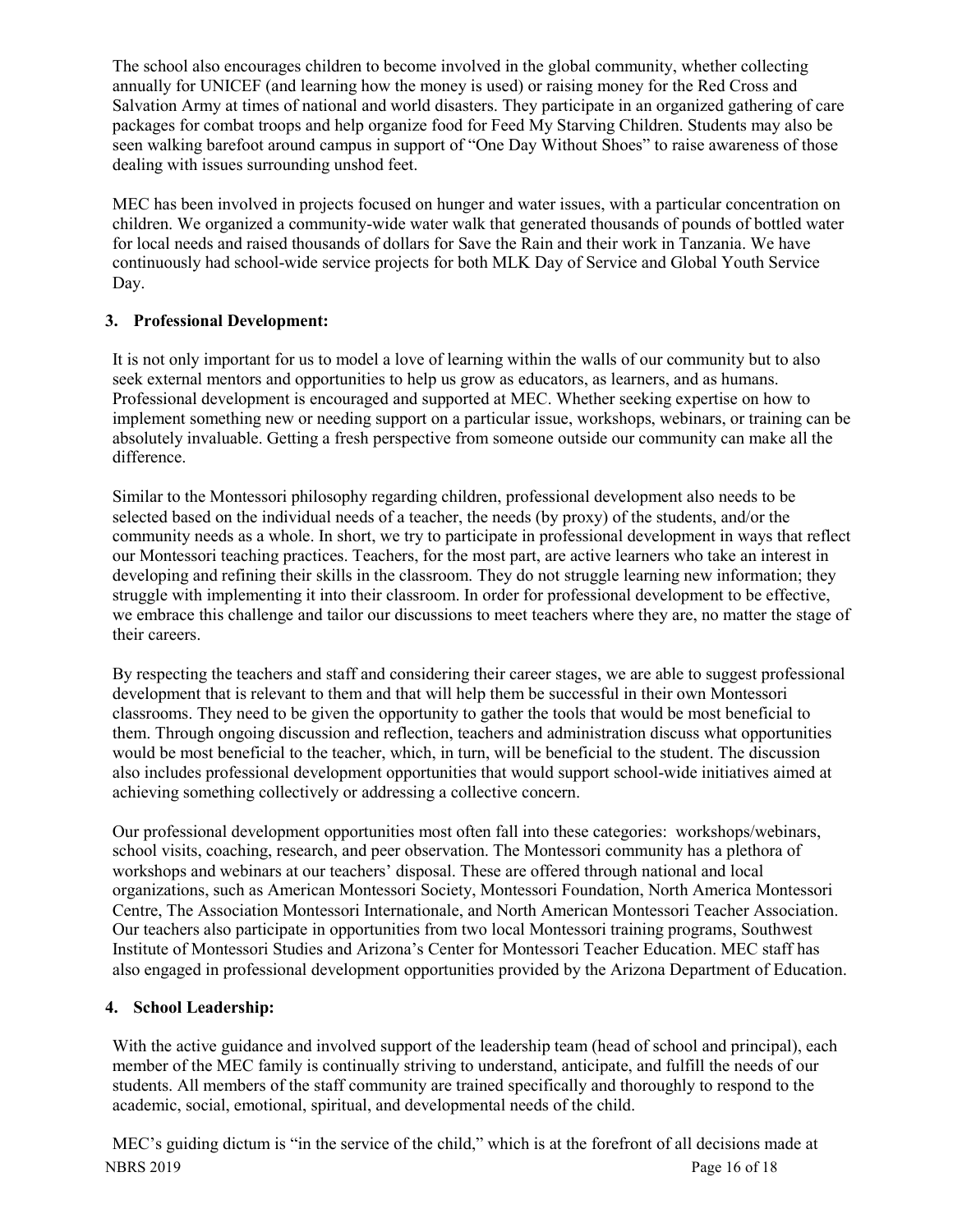MEC. Loyalty to the child initiates and leads the way; our leadership team follows. Leadership at MEC practices an awareness of its responsibility to model integrity, respect, and accountability in all that it does. There is a clear purpose and a deep desire to create and contribute.

Leadership recognizes the importance of an enriching community. Teachers are empowered to use their keen observation skills, experience, and expertise to facilitate a match between the unique individual learner and available knowledge. Most importantly, leadership is willing to have courageous conversations when needed, open and honest conversations about both the teachers' strengths and any recommendations for growth. Leadership understands the importance of feedback and recognizes it as a function of respect. Faculty and staff know their contributions are recognized, appreciated, and carefully considered. Although there are formal and informal evaluations, our leaders check in and consult with the staff on a regular basis, keeping the lines of communication open. Any concerns or issues with students, teachers, or parents are addressed immediately, effectively, and courageously.

MEC leadership understands the importance of including everyone in the exchange, encouraging dialogue and discussion. It is through this collaborative spirit that teachers feel respected, valued, heard, and considered in school-wide decisions. They are given the autonomy to use their strengths and unique skills to create successful environments for their students. It is within this freedom and trust that teachers are their most authentic and comfortable, which translates to students' trust and authenticity, ultimately creating universal growth.

MEC believes that everyone, from our youngest student to our Head of School, has something to offer our community and our world. Instead of the typical flow chart to illustrate management organization, we use a graphic of floating bubbles that move and change with the compulsory breeze; no one is on top and no one is at the bottom. At times, one may lead, and, at other times, may follow. This flexibility has created a community where people can be themselves, try new things, be vulnerable, make mistakes, and dream big.